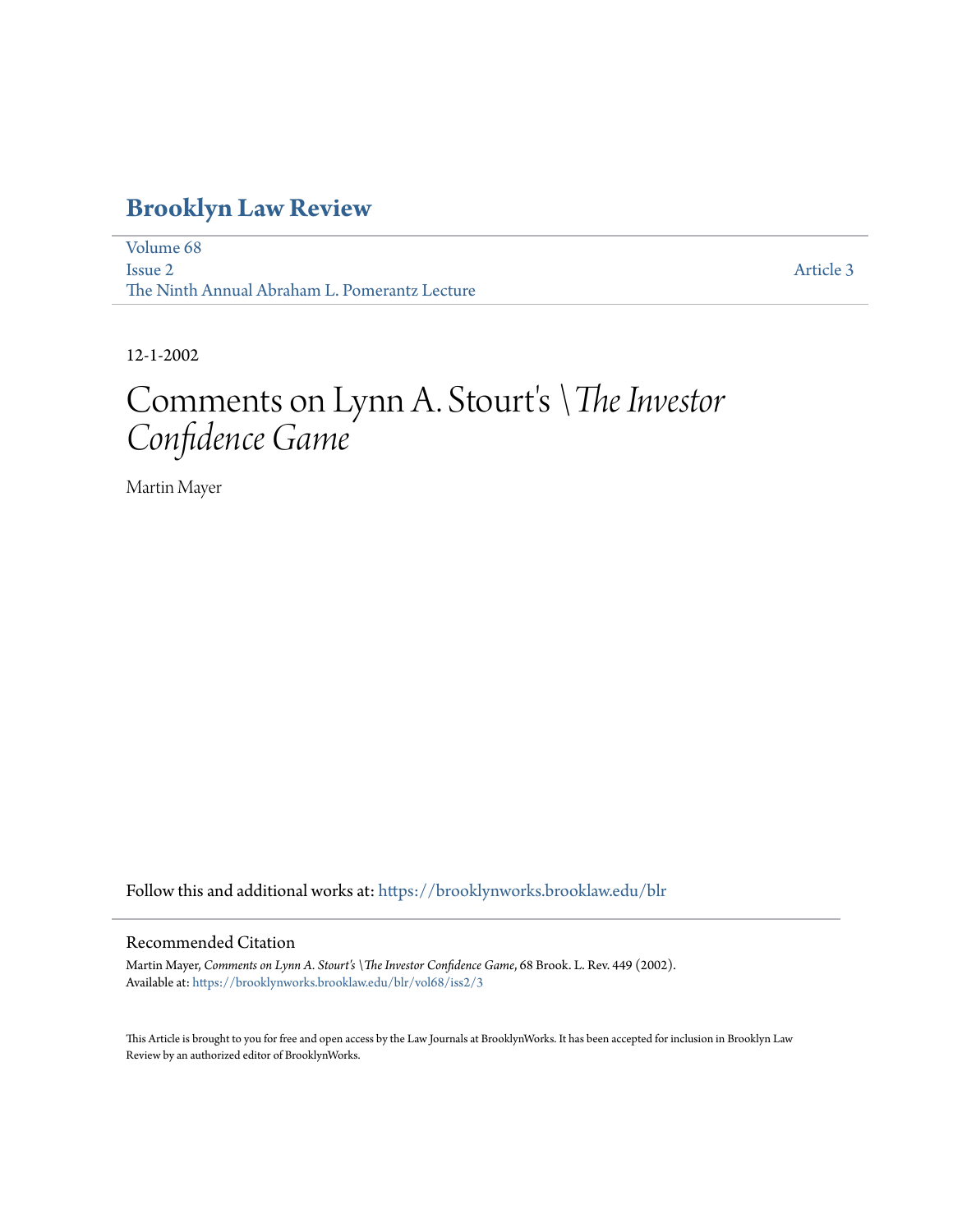## **COMMENTS ON LYNN A. STOUT'S** *THE INVESTOR CONFIDENCE GAME*

### *Martin Mayer'*

**I** agree heartily with Professor Stout's basic thesis that as the game plays on Wall Street, investors' faith in the supposedly unbiased recommendations of the brokerage houses will trump information about traded companies every time when the intrepid explorers of finance go out to discover the prices.1 **Of** course, most people do not approach money rationally. Only economists, and not all of them, could believe otherwise. For years, the most influential pieces of information in the securities markets have been the estimates **by** the sellside analysts, including these silly price targets.' Regulation FD,' for which ignorant and self-interested people trashed Art Levitt, $5$  keeps the analysts from accompanying their estimates with winks and nods indicating insider information, but there is still a lot of trust out there. The assertion in academia that people willingly make themselves vulnerable when they trust

<sup>© 2002</sup> Martin Mayer. All Rights Reserved.

Martin Mayer is currently a guest scholar at the Brookings Institution. He is the author of over thirty books, including *The Bankers* and *Betrayed Profession: Lawyering at the End of the Twentieth Century* written with Sol M. Linowitz. **<sup>1</sup>**This Article comments on Lynn A. Stout, *The Investor Confidence Game,* <sup>68</sup>

BROOK. L. REV. 407 (2002).

*<sup>2</sup> See, e.g.,* Charles R.P. Pouncey, *The Rational Rogue: Neoclassical Economic Ideology in the Regulation of the Financial Professional,* 26 VT. L. REV. 263, 273-74 (2002) (arguing that "economic rationality" is required for "neoclassical theory" economists to maintain a "claim to legitimacy").

*<sup>3</sup>See* R. Scott Raynovich, *Personal Capital: Take Sell-Side Analyst Ratings with a Grain of Salt,* Red Herring, Sept. 14, 2000, *at* http://www.redherring.com/investor/2000/0914Iinv-pc091400.html (last visited Sept. 3, 2002).

*<sup>4</sup>See* SEC, FACT SHEET: REGULATION FAIR DISCLOSURE **AND NEW** INSIDER TRADING RULES, Aug. 10, 2000, *available at* http://www.sec.gov/news/extra/seldsfct.htm (last visited Sept. 3, 2002).

*<sup>&#</sup>x27; See, e.g.,* Neal Lipschutz, *Regulation FD and the Media,* BUS. WIRE, July 24, 2002, *at* http://www.businesswire.com/fdcolumn/lipschutz-05252001.htm (last visited Sept. 3, 2002).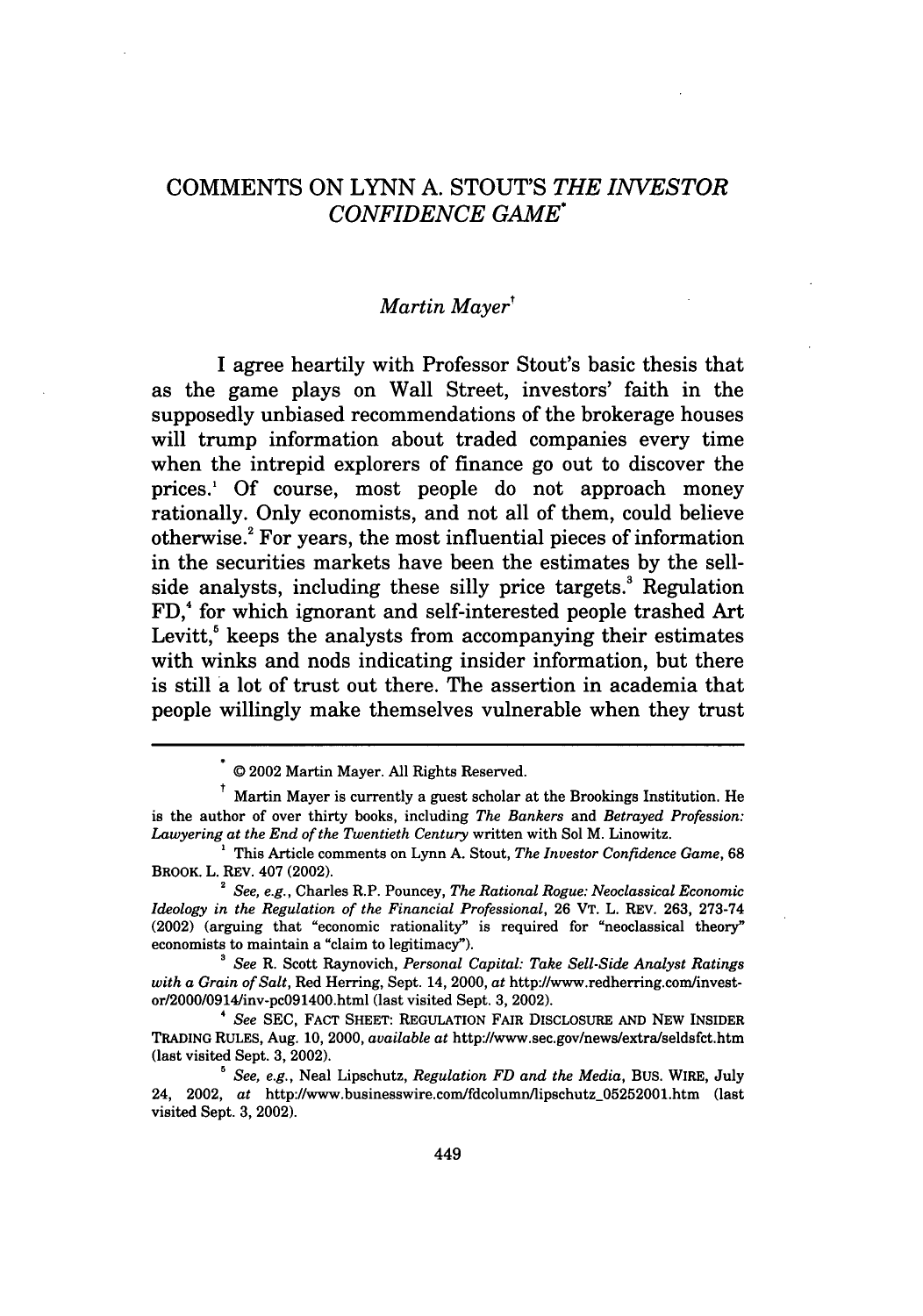others<sup>6</sup> does not advance our understanding of the entire brokerage industry as we know it. Having brushed aside as old-fashioned concerns about conflicts of interest that were the subject of congressional attention and SEC reports as long ago as 1935, the industry was organized to exploit the fact that trust makes people vulnerable. The words "trust me" are for experienced people a source of concern, not confidence. As one of the heroes of the current leaders of the law and economics movement liked to say, "Trust—but verify."

There is, of course, a reward for an acceptance of vulnerability: trust saves a lot of expense. Information costs; trust is free-in the short term. The way people who know better than the analysts make money is not by contrarian selling, but by joining the mob early and getting out sooner. Professor Romano's notion that informed investors will not buy fraudulently promoted stock is naïve.<sup>8</sup> Of course they will buy fraudulently promoted stock, as long as they think they can get out while other people are still piling in. Much of the time, of course, these bubbles are not fraudulent, just enthusiastic. An issue of the *Economist* last spring featured a little story about the stock of a temporary employment firm that had run up and then down; a bank analyst who had followed the stock said that the CEO of the company "became intoxicated with the echo from Wall Street of his rhetoric."9 Where does efficient market and rational expectations theory put the stock priced by intoxicated recipients of the echo from Wall Street? Perhaps with Barnum's insight that "there's a sucker born every minute."<sup>10</sup>

*<sup>&#</sup>x27; See* LARRY E. RIBSTEIN, LAW V. TRUST (Law and Economics Working Paper No. 00-38, George Mason University School of Law, Oct. 2000).

**<sup>7</sup>**When Ronald Reagan used the expression in arms control negotiations with the Soviet Union, he employed the old Russian maxim "doveryai no proveryai" ("trust but verify"), currently invoked in a range of circumstances. *See The Signing: "Universal Significance for Mankind,"* N.Y. TIMES, Dec. 9, 1987, at A21, *cited in* Philip R. Principe, *Secret Codes, Military Hospitals, and the Law Of Armed Conflict: Could Military Medical Facilities' Use of Encrypted Communications Subject Them to Attack Under International Law?,* 24 **U.** ARK. LITTLE ROCK L. REV. 727, 750 (2002) (transcribing remarks of President Reagan and General Secretary Mikhail Gorbachev during signing of treaty pledging the removal of Soviet and American medium and short range nuclear missiles from Europe).

**<sup>8</sup>**Roberta Romano, *Empowering Investors: A Market Approach to Securities Regulation,* 107 YALE L.J. 2359 (1998).

*In a Ditch, ECONOMIST, April 13, 2002, at 62 (quoting Charles Gunther,* who analyzes the company Labor Ready's shares for Wells Fargo).<br><sup>10</sup> This quotation is attributed to P.T. Barnum. THE COLUMBIA WORLD OF

QUOTATIONS (1996), *available at* http://www.bartleby.com/66/19/5619.html (last visited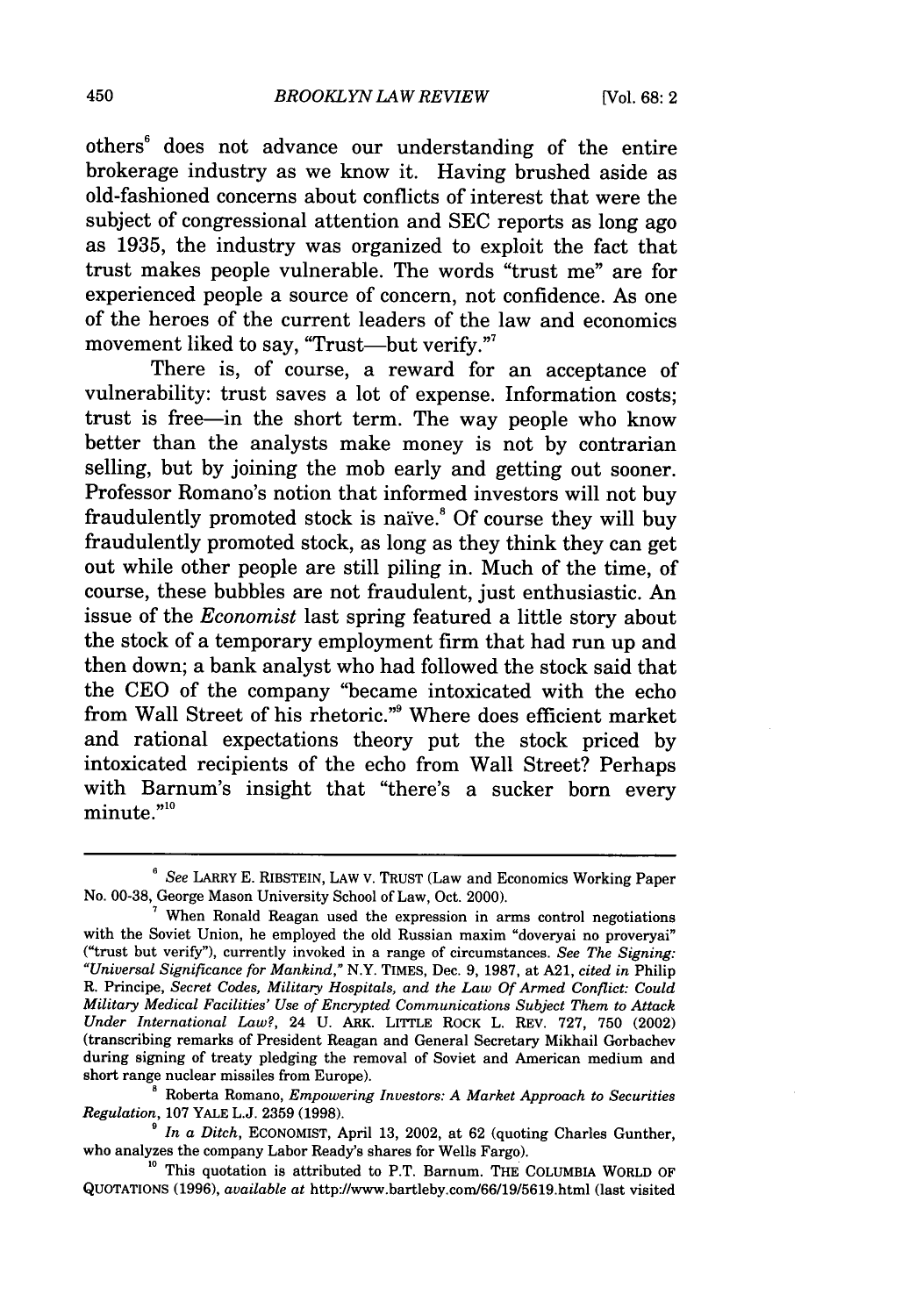Incidentally, it's crazy to argue, as Merrill Lynch now does, that the registered representatives should not own the stock they tout.<sup>11</sup> I want them to own what they push at me. The rule I want is that they and their firms can't sell the shares we both own until after they've told me that that they plan to do so. And in the meantime, I want mandatory publicity for all hedging activity-equity and credit derivatives-that gives the bank or the broker an interest adverse to the interests of the holder of the securities they have sold her.

It is quite true, of course, that without some level of trust, public securities markets would be impossible. Indeed, the trust and the need for it go a good deal deeper than Professor Stout suggests. The truth is that you don't own the stock you buy. It is owned by Cede & Co.<sup>12</sup> an organization of which you have probably never heard in your life, that owns much of America-\$23 trillion worth of paper, last I looked. Cede & Co. is the nominee of the Depository Trust Co. ("DTC"), which clears all securities transactions and many transactions in municipal and asset-backed paper.<sup>13</sup> For example, when you as a customer of, say, Morgan Stanley buy a few hundred shares of some company from a customer of, say, Charles Schwab, the transaction, verified by the brokers or their clearing agents, creates two contracts. One is between Morgan Stanley and the National Securities Clearing Corporation ("NSCC"), by which NSCC promises to deliver shares to Morgan, and Morgan promises to pay for them, on the third day after the trade.<sup>14</sup> The other is a contract between the NSCC and Schwab, by which Schwab promises to deliver the shares to NSCC, which in turn promises to pay Schwab." The shares themselves, however, will never move. They are immobilized in the vaults of the DTC, in the name of Cede & Co.'6

Oct. 20, 2002).

<sup>&</sup>lt;sup>11</sup> See generally THOMAS LEE HAZEN, THE LAW OF SECURITIES REGULATION § 14 (4th ed. 2002).

*<sup>12</sup> See Shareholder Services Client Services Guide-Glossary,* Mellon Investor Services, *at* http://www.mellon-investor.com/corporations/shareguide-gloss.html (last visited Oct. 20, 2002).<br> $V^{13}$  See Al

*About DTC*, The Depository Trust Company, *at* http://dtcservices.dtcc.com/aboutdtc/dtcintro/dtcintro.html (last visited Oct. 20, 2002).

**<sup>14</sup>** *See generally* 23A JERRY W. MARKHAM *&* THOMAS LEE HAZEN, BROKER-DEALER OPERATIONS UNDER SECURITIES AND COMMODITIES LAw § **8** (2001).

**<sup>15</sup>**23A *id.*

**<sup>16</sup>** 23A *id.*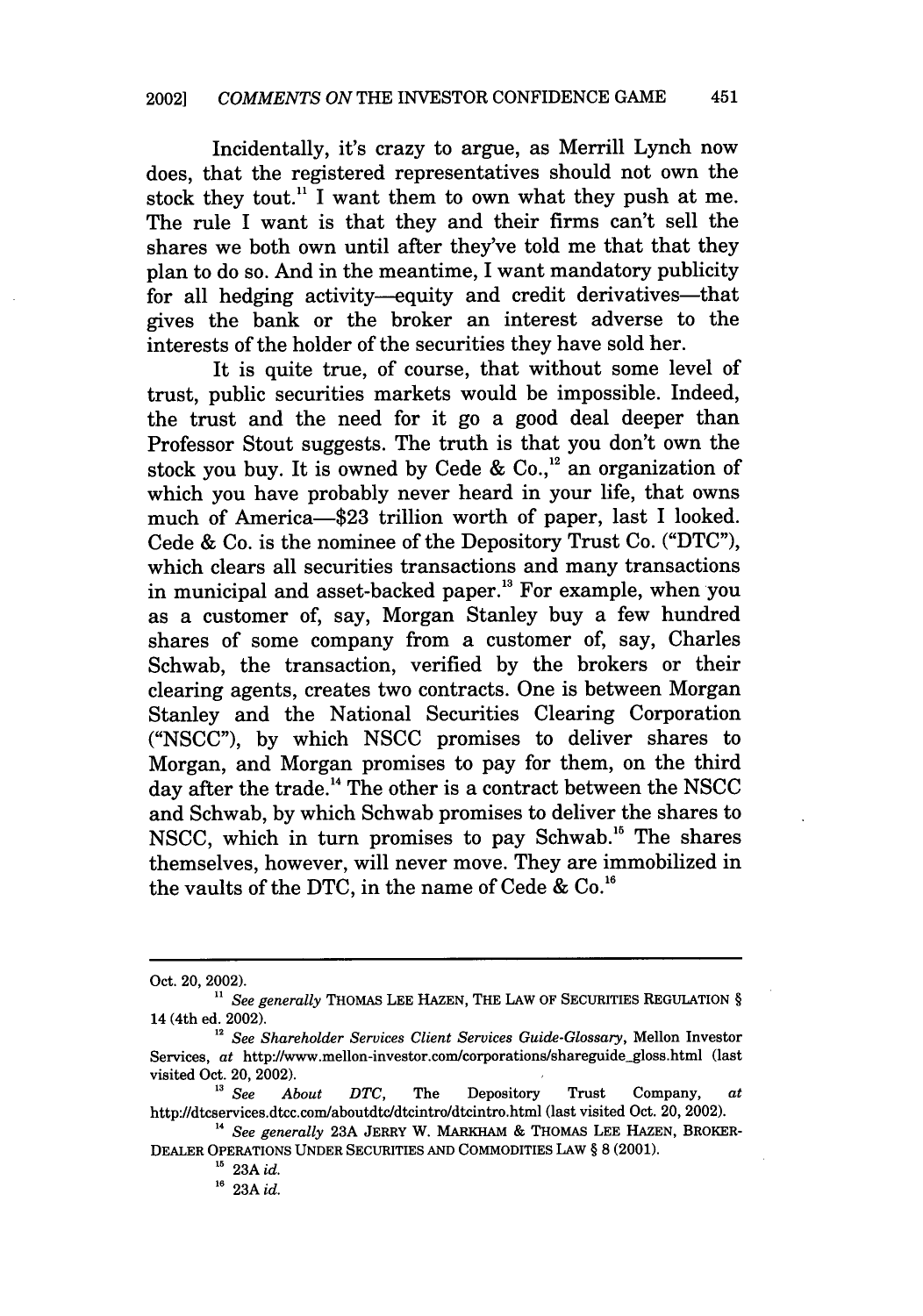When the time comes to settle the trading of which your transaction was a part, NSCC adds up all of Morgan's transactions in the traded company's stock and arrives at a number, adding to or subtracting from the total number of shares of the stock owned by Morgan and its customers (and the other brokers for which Morgan clears).<sup>17</sup> This means that Cede & Co. acknowledges that it owes Morgan a certain number of shares. Meanwhile, Schwab gets another message from NSCC, informing the firm of the change in its right to claim shares from Cede & Co. NSCC, which was once owned by the New York Stock Exchange but is now a subsidiary of DTC, also tells the brokers how much cash they must pay to or will receive from DTC as a result of that day's work.<sup>18</sup>

The traded company does not know you own its shares.<sup>19</sup> Neither does Cede & Co., or DTC or NSCC. As they used to say in the hair-dye ads, only your broker knows for sure. The traded company, which issued the shares you think you own, will communicate with you through your broker. Your broker will credit your account with dividends and order printed material—annual and quarterly reports and the like—from Automatic Data Processing, which has a printing plant the size of several football fields halfway out on Long Island to supply such goods to American industry.<sup>20</sup> DTC is very careful about who is permitted to use its facilities, and—together with the stock exchanges, the National Association of Securities Dealers, the Securities Industries Automation Council and the banks that are the trustees for the mutual funds-it polices the safety, soundness and accuracy of the record-keeping of the brokerage houses. All this traces back to the bad old days of the early 1970s, when brokers were still delivering shares of stock endorsed by the previous owner to transfer agents who would issue new stock to the new owners; little old men carrying lawyers' redwells delivered securities and cash to the cages of the brokerage houses; settlement was in five days and transactions often didn't close for many days after that; and many transactions never really closed at all because papers got lost. If you're going to settle in three days—and now the

**<sup>17</sup>**23A *id.*

**<sup>18</sup>**Larry T. Garvin, *The Changed (and Changing?) Uniform Commercial Code,* 26 FLA. ST. U. L. REV. 285, 315 (1999).

**<sup>19</sup>** *Id.*

*<sup>20</sup> See, e.g.,* Robert C. Apfel, *New Developments in Bondholders Communications,* 1098 PLI/Corp. 453, 505 (1999).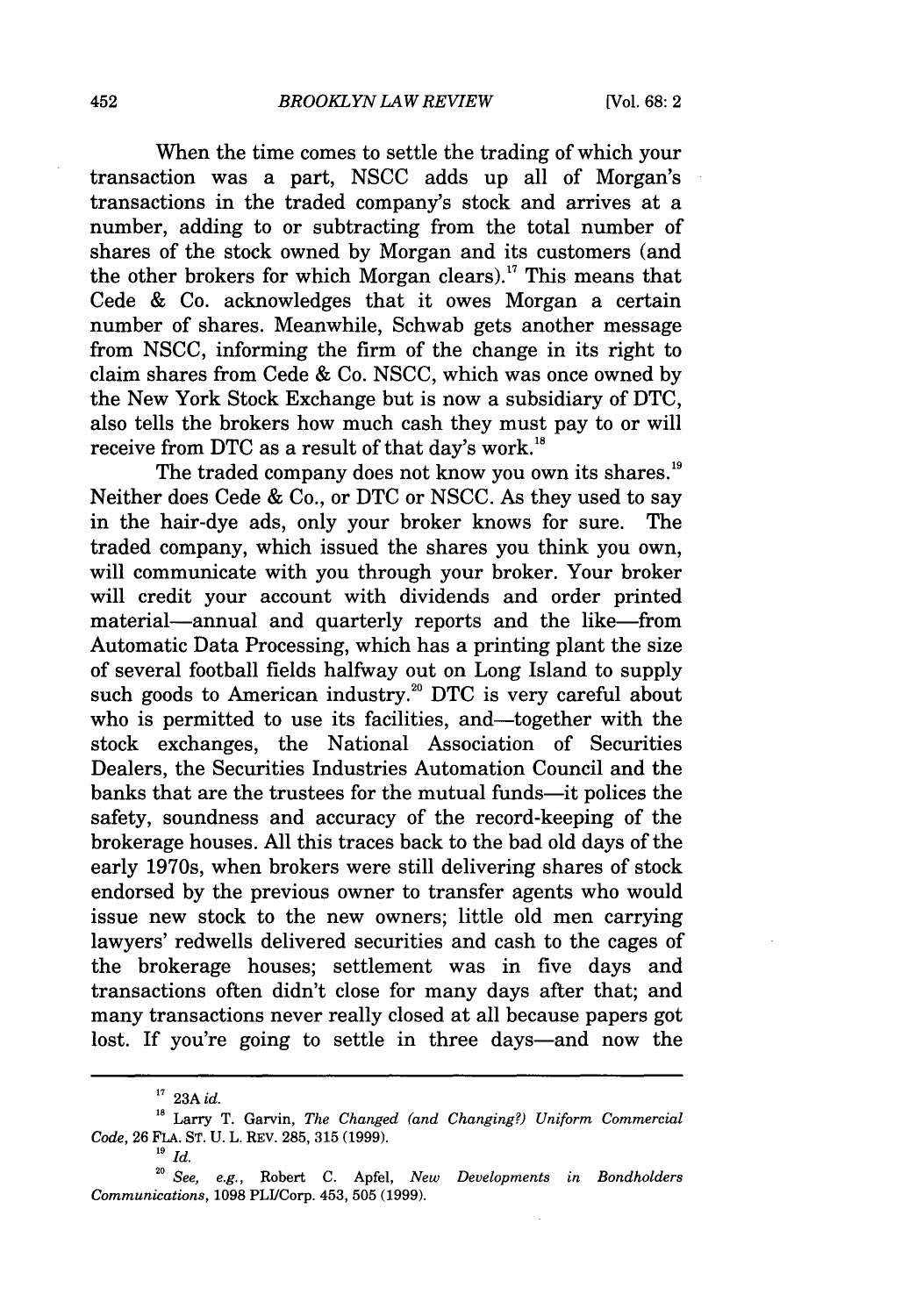industry commitment is to settle trades the next day,  $T+1$ -(and the commitment survives though a recent securities industry association announcement said, please, not yet)—you can't have stock certificates drifting around.

That is the world we live in. Why does it make sense to trust the people who operate this world, but not to trust the traders and issuers of securities?

In the last twenty years, the market and the law generated a set of perverse incentives. Thirty years ago, Albert Hettinger,<sup>21</sup> already a very old man, the balance wheel of Andre Meyer's Lazard Freres, said to me that the "[miost influential teacher I ever had was the fellow who taught me accounting."<sup>22</sup> His teacher used to say, "Accounting is a way to tell the truth."23 I commented then that it would be a pity if that idea died out with his generation, but it did, and it's a pity. The accounting firms are not to be trusted because the way they got business from corporate America, at least until quite recently, was by helping companies cheat on their balance sheets, cheat on their P&L, cheat on their taxes and cheat on their annual reports. The accounting firm that was most creative in conveying false impressions would get the most clients and the biggest fees. It is called consulting. Nobody gets punished for aiding and abetting fraud. The Andersen partners who helped Waste Management lie to the market remained Andersen partners; $^{24}$  at least one of them got promoted.<sup>25</sup>

Those who think law firms are different-that law firms don't sell themselves to clients as assiduous searchers for arguably legal ways to evade the intent of the law-are invited to seek absolution from Cardinal Law. 26 Everybody's entitled to a mistake if he will confess it. $27$ 

Sept. 2, 2002, at **Al** (discussing the proceedings against Andersen partners following the Waste Management scandal and the subsequent promotion).

<sup>26</sup> Cardinal Law is the embattled leader of the Catholic Church in Boston, Massachusetts who, in light of the pedophilia scandal rocking the Catholic Church, found himself asking for forgiveness from his parishioners as much as offering them absolution. *See Profile: Cardinal Bernard Law,* **BBC NEWS** ON-LINE, Apr. **29,** 2002, *available at* http://news.bbc.co.uk/1/hi/world/americas/1957915.stm (last visited Sept. **5,**

 $21$  Albert Hettinger was a professor of economics at Harvard University in the 1920s. He spent most of his career as a partner at Lazard Freres. Among his pioneering insights was a prescription to invest in six or seven companies and never to invest on margin. *See* John Birger et al., *2001 Ultimate Investment Club,* MONEY, Oct. 2002, at 76.

**<sup>22</sup> MARTIN MAYER, THE** BANKERS 338-39 **(1988). <sup>23</sup>***Id.* at **339.**

**<sup>24</sup>**Jane Mayer, *The Accountant's War,* **NEW YORKER,** Apr. 22, 2002, at 64, **69.** *215 Id.; see also* Delroy Alexander et al., *Civil War Splits Anderson,* **CHI. TRIB.,**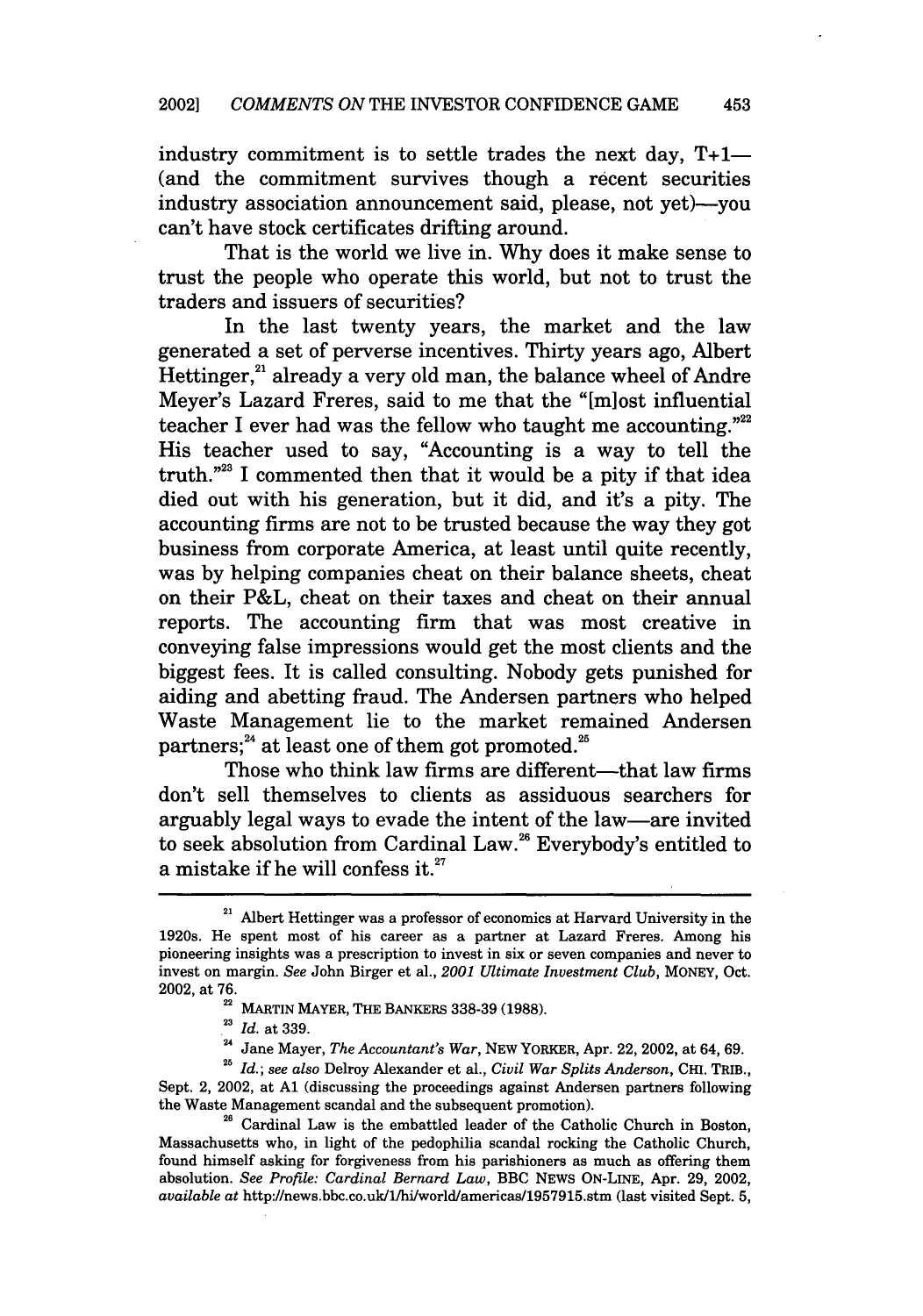Let me note that it is simply not true that the world was always like this. In some ways it was worse, but in othersespecially the sense of pride of the autonomous professional-it really was better. Paul Cravath<sup>28</sup> urged a White House committee to write legislation banning the sort of railroad reorganization work that had made him rich, because it enabled the bankers as bondholders to expropriate the poor devils who had bought that stock from these same bankers a few years before.<sup>29</sup> Elihu Root<sup>30</sup> liked to say that half the business of any good lawyer was telling his clients they were damned fools and should stop.<sup>31</sup> Andrew Carnegie considered Elihu Root his counselor;<sup>32</sup> conversely Jack Welch, to pull a name from the hat, shopped for lawyers by asking his general counsel to buy legal services.<sup>33</sup> You can shop for and buy legal services on the Internet now, from big law firms.<sup>34</sup>

On Wall Street in the old days, "registered representatives" were "customers' men," who took their customers with them when they moved from job to job, whose prosperity rested on their customers' prosperity and who rewarded trust with loyalty<sup>35</sup>—not all, by any means. Customers' men were compensated by commissions, and some would churn the account. Some-in my experience, manyknew little about the market or the economy and spent most of their time acquiring and dispensing gossip. But if the firm that

<sup>2002).</sup> *<sup>27</sup>See Pitt Says Lawyers Will Be Held Accountable to Directors,* N.Y. TIMES, Aug. 13, 2002, at C2 (discussing law firms implicated in recent accounting scandals).<br><sup>28</sup> Paul Cravath, the key figure in the development of the law firm Cravath,

Swain and Moore, was known for his genius for organization, leadership and corporate law. *See* 1 ROBERT T. SWAINE, THE CRAVATH FIRM 573-76 (1946).

*See* Douglas G. Baird & Robert K. Rasmussen, *Control Rights, Priority Rights, and the Conceptual Foundations of Corporate Reorganizations,* 87 VA. L. REV. 921,928 (2001).

**<sup>&#</sup>x27;o** Elihu Root, a recipient of the Nobel Peace Prize, held a number of prestigious legal and political positions including U.S. Attorney, U.S. Senator, Secretary of State and Secretary of War. *See* **DAN** MORRIS & INEZ MORRIS, WHO WAS WHO IN AMERICAN POLITICS **500** (1974).

*<sup>&</sup>quot; See* Thomas **D.** Morgan, *Toward Abandoning Organized Professionalism,* **30** HOFSTRA L. REV. 947, **968-69** (2002).

**<sup>32</sup>**Hon. Shirley **S.** Abramson, *Refreshing Institutional Memories: Wisconsin and the American Law Institute, The Fairchild Lecture,* **1995** WIS. L. REV. **1, 10-11.**

*<sup>&#</sup>x27;3 See* **JACK** WELCH & JOHN **A.** BYRNE, **JACK:** STRAIGHT FROM THE GuT **136-37** (2001).

<sup>&</sup>lt;sup>34</sup> See, for example, http://directory.findlaw.com, an Internet attorney database.

<sup>&</sup>lt;sup>35</sup> John Steele Gordon, *Merrill Lynch Once Led Wall Street, Now It's Catching Up,* WALL **ST. J.,** June 14, **1999,** at **A20.**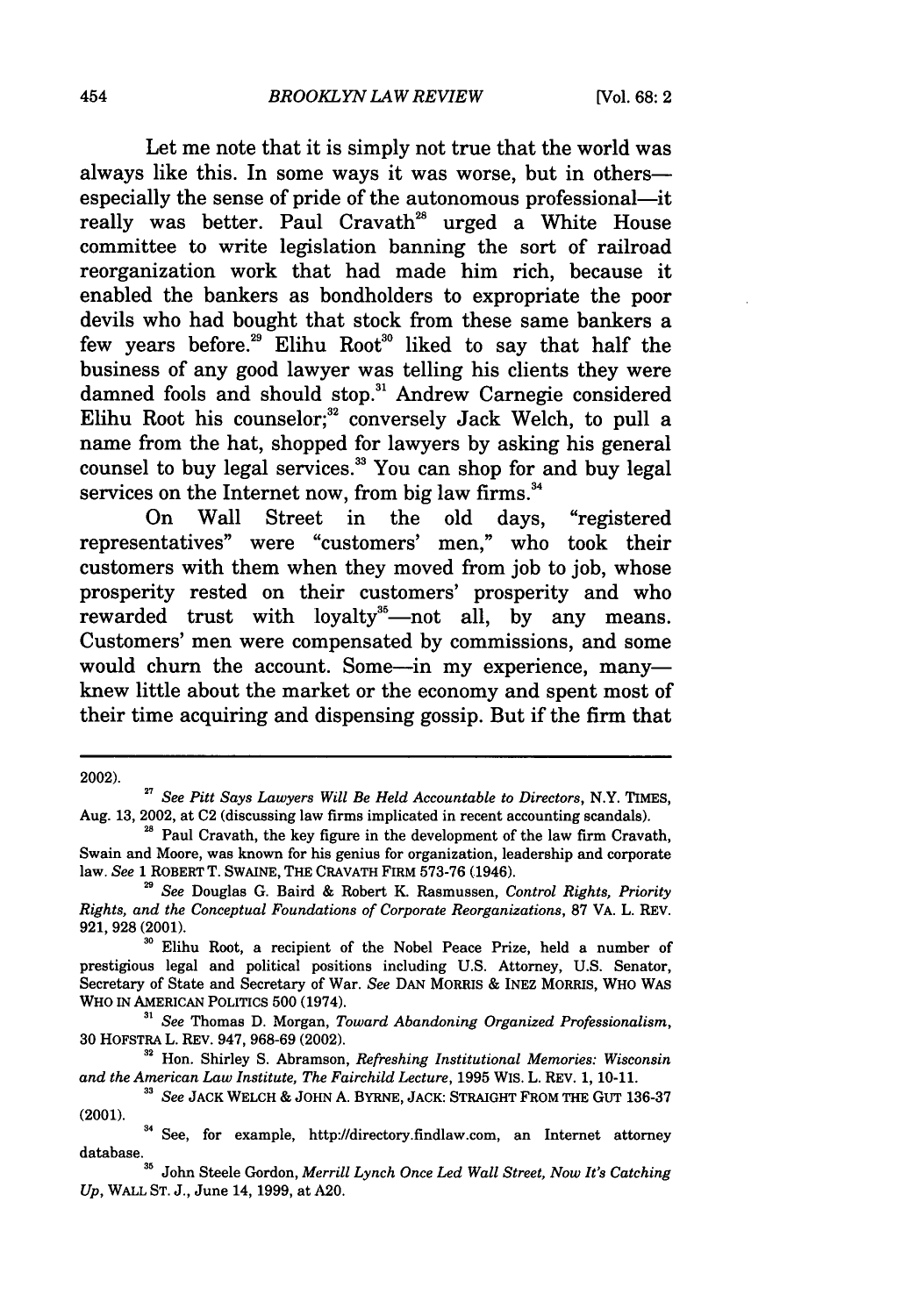employed them had asked them to sell *their* customers junk securities because the underwriting department had to dispose the stuff, they would tell the firm to go to hell.

Don Regan reorganized Merrill Lynch and gave up the interest on customer free balances—the largest single source of income for Wall Street brokerage houses in the 1960s-to break the stranglehold of the customers' men.<sup>36</sup> There are gains as well as losses in the new dispensation, but we have been careless about the incentives we create. After the Bankers Trust-Procter & Gamble fiasco,<sup>37</sup> the Federal Reserve Bank of New York joined with the swap dealers' associations to write a code of conduct in the derivatives market.<sup>38</sup> The code of conduct they wrote was premised on the notion that all the participants in these markets are sophisticated people. Thus, the rule should be caveat emptor: if a derivatives dealer tells you he's trying to help you solve your problem, don't believe him.<sup>39</sup> If you can't trust your banker who says he is giving you ways to avoid interest rate risk, why should you trust anybody except the operations people.

Of course, we don't want volumes and discs of law that people in markets have to consult every time they do business. We want a sense of fiduciary obligation; we want what Melvin Eisenberg called "social norms."4" Professor Eisenberg had the bad luck of publishing in 1999, when it seemed reasonable to say that "[t]he common experience of informed observers is that the level of directorial care has risen significantly in the last ten years or so; that directors today are more attentive to their responsibilities."41 Now we know that the major task of directors in the second half of the 1990s was to approve the issuance of stock options that quadrupled in value over the five years, from \$26.5 billion a year to more than \$110 billion a year $^{42}$ —not, of course, charged as an expense, and not deducted

<sup>&</sup>lt;sup>36</sup> DONALD T. REGAN, A VIEW FROM THE STREET 129-31 (1972).

**<sup>37</sup>***See* Kelley Holland et al., *The Bankers Trust Tapes,* BUS. WK., Oct. 16, 1995, at 106.

**<sup>38</sup>** Federal Reserve Bank of New York, The Principles and Practices for Wholesale Financial Market Transactions, *reprinted at http://www.ny.frb.org/fxc/fx18-*.html (last visited Sept. 12, 2002).

**<sup>39</sup>** *Id.*

<sup>40</sup> Melvin A. Eisenberg, *Corporate Law and Social Norms,* 99 COLUM. L. REV. 1253 (1999).

**<sup>41</sup>***Id.* at 1266.

**<sup>42</sup>***See* Kathy M. Kristof & James Flanigan, *Crisis in Corporate America: Stock Options Lavished on Executives Comes Under Fire,* L.A. TIMES, July 12, 2002, at B1.